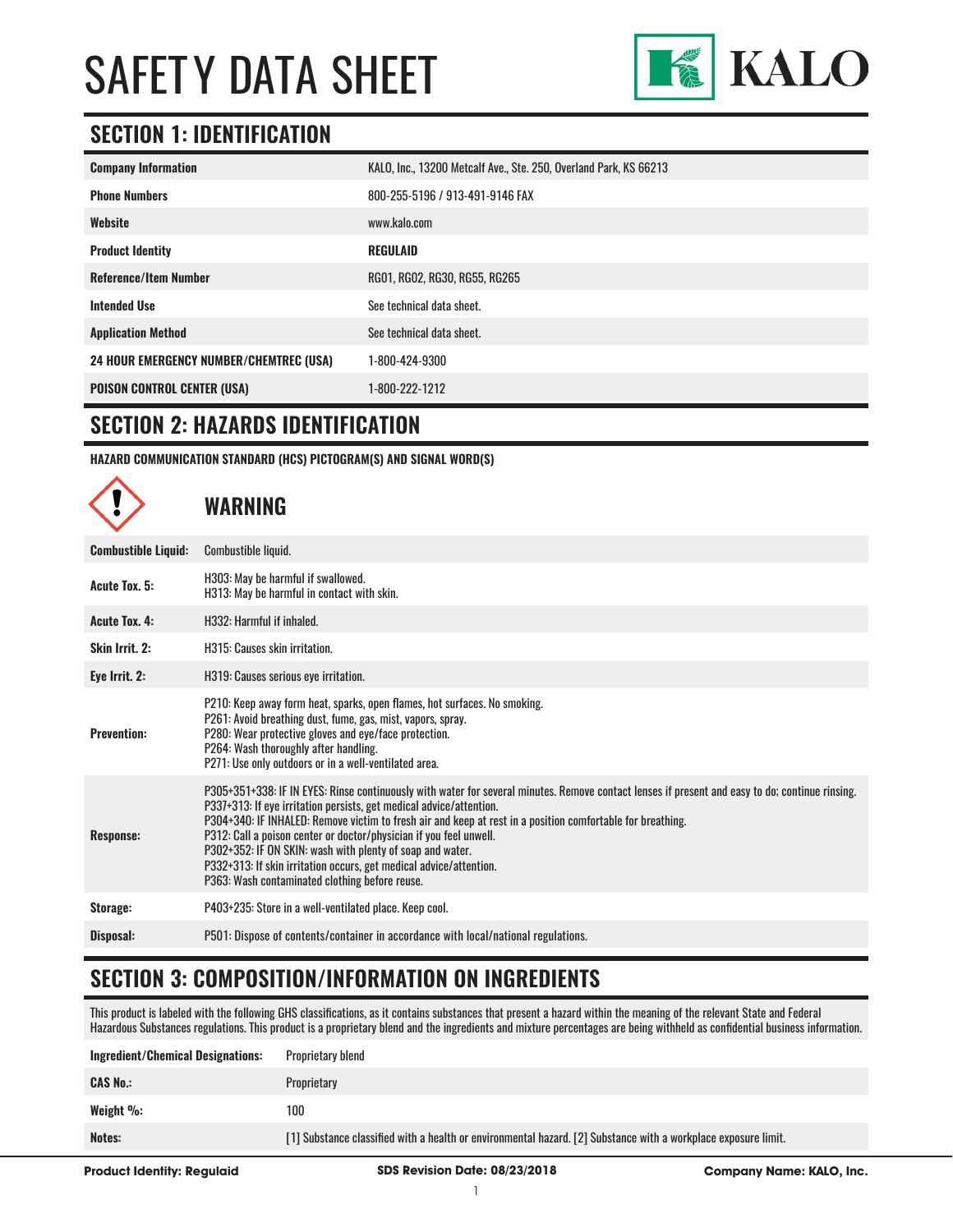

#### **SECTION 4: FIRST AID MEASURES**

#### **[DESCRIPTIONS]**

| General:           | In all cases of doubt, or when symptoms persist, seek medical attention. Never give anything by mouth to an unconscious person.                                                                                                         |  |  |
|--------------------|-----------------------------------------------------------------------------------------------------------------------------------------------------------------------------------------------------------------------------------------|--|--|
| <b>Inhalation:</b> | Remove to fresh air. Keep patient warm and at rest. If breathing is irregular or stopped, give artificial respiration. If unconscious, place in the recovery<br>position and obtain immediate medical attention. Give nothing by mouth. |  |  |
| Eyes:              | Irrigate copiously with clean fresh water for at least 10 minutes, holding the eyelids apart and seek medical attention.                                                                                                                |  |  |
| Skin:              | Remove contaminated clothing. Wash skin thoroughly with soap and water or use a recognized skin cleanser. Do NOT use solvents or thinners.                                                                                              |  |  |
| Ingestion:         | If accidentally swallowed, obtain immediate medical attention. Keep at rest. Do NOT induce vomiting.                                                                                                                                    |  |  |
|                    | [MOST IMPORTANT SYMPTOMS AND EFFECTS, BOTH ACUTE AND DELAYED]                                                                                                                                                                           |  |  |
| Inhalation:        | Harmful if inhaled.                                                                                                                                                                                                                     |  |  |
| Eyes:              | Causes serious eye irritation.                                                                                                                                                                                                          |  |  |
| Skin:              | May be harmful in contact with skin. Causes skin irritation.                                                                                                                                                                            |  |  |
| Ingestion:         | May be harmful if swallowed.                                                                                                                                                                                                            |  |  |

### **SECTION 5: FIREFIGHTING MEASURES**

| <b>Extinguishing Media:</b>     | Recommended extinguishing media: alcohol resistant foam, CO <sup>2</sup> , powder, water spray. Do not use water jet.                                                                                                                                                                                                                                  |
|---------------------------------|--------------------------------------------------------------------------------------------------------------------------------------------------------------------------------------------------------------------------------------------------------------------------------------------------------------------------------------------------------|
| <b>Special Hazards:</b>         | Do not breathe mist, vapors or spray. Can be dangerous when exposed to extreme heat and flame. Vapors may concentrate in confined areas.<br>Irritating or toxic substances may be emitted upon thermal decomposition. Thermal decomposition products may include oxides of carbon<br>as well as smoke and fume.                                        |
| <b>Advice For Firefighters:</b> | Evacuate area. Prevent contamination from run-off of adjacent areas, streams, drinking water and sewers. Do not flush down sewers or other<br>drainage systems. Exposed firefighters must wear standard protective equipment and in enclosed areas self-contained breathing apparatus.<br>Use water-spray to cool fire-exposed surfaces and personnel. |

# **SECTION 6: ACCIDENTAL RELEASE MEASURES**

| <b>Precautions/Procedures:</b>                                         | Remove sources of ignition. Do not turn lights or unprotected electrical equipment on or off. In case of a major spill or spillage in a<br>confined space evacuate the area and check solvent vapor levels.                                                                                                                                                                                                                                                                                                                                                                                                                                                               |
|------------------------------------------------------------------------|---------------------------------------------------------------------------------------------------------------------------------------------------------------------------------------------------------------------------------------------------------------------------------------------------------------------------------------------------------------------------------------------------------------------------------------------------------------------------------------------------------------------------------------------------------------------------------------------------------------------------------------------------------------------------|
| <b>Environmental Precautions:</b>                                      | Do not allow spills to enter drains or water courses.                                                                                                                                                                                                                                                                                                                                                                                                                                                                                                                                                                                                                     |
| <b>Methods and Material For</b><br><b>Containment and Cleaning Up:</b> | Ventilate the area and avoid breathing vapors. Take the personal protective measures listed in Section 8. Contain and absorb spillage<br>with non-combustible materials (e.g. sand/earth/vermiculite). Place in closed containers outside buildings and dispose of according<br>to the Waste Regulations (see Section 13). Clean, preferably with a detergent. Do not use solvents. Do not allow spills to enter drains<br>or water courses. If drains, sewers, streams or lakes are contaminated, inform the local water company immediately. In the case of<br>contamination of rivers, streams, or lakes, the Environmental Protection Agency should also be informed. |

# **SECTION 7: HANDLING AND STORAGE**

| <b>Precautions For Safe Handling:</b> | Handle containers carefully to prevent damage and spillage. Do not get in eyes, on skin, or on clothing. Do not breathe vapors or<br>mists. Keep container closed. Use only with adequate ventilation. Use good personal hygiene practices. Wash hands before eating,<br>drinking, smoking. Remove contaminated clothing and wash before reuse. Destroy contaminated belts and shoes and other items<br>that cannot be decontaminated. See Section 2 for further details. |
|---------------------------------------|---------------------------------------------------------------------------------------------------------------------------------------------------------------------------------------------------------------------------------------------------------------------------------------------------------------------------------------------------------------------------------------------------------------------------------------------------------------------------|
| <b>Conditions For Safe Storage:</b>   | Store at ambient temperature. Keep containers tightly closed and upright when not in use. Protect containers against physical<br>damage. Keep away from incompatible materials.                                                                                                                                                                                                                                                                                           |
| <b>Incompatible Materials:</b>        | Oxidizing agents.                                                                                                                                                                                                                                                                                                                                                                                                                                                         |
| <b>Specific End Use(s):</b>           | See technical data sheet.                                                                                                                                                                                                                                                                                                                                                                                                                                                 |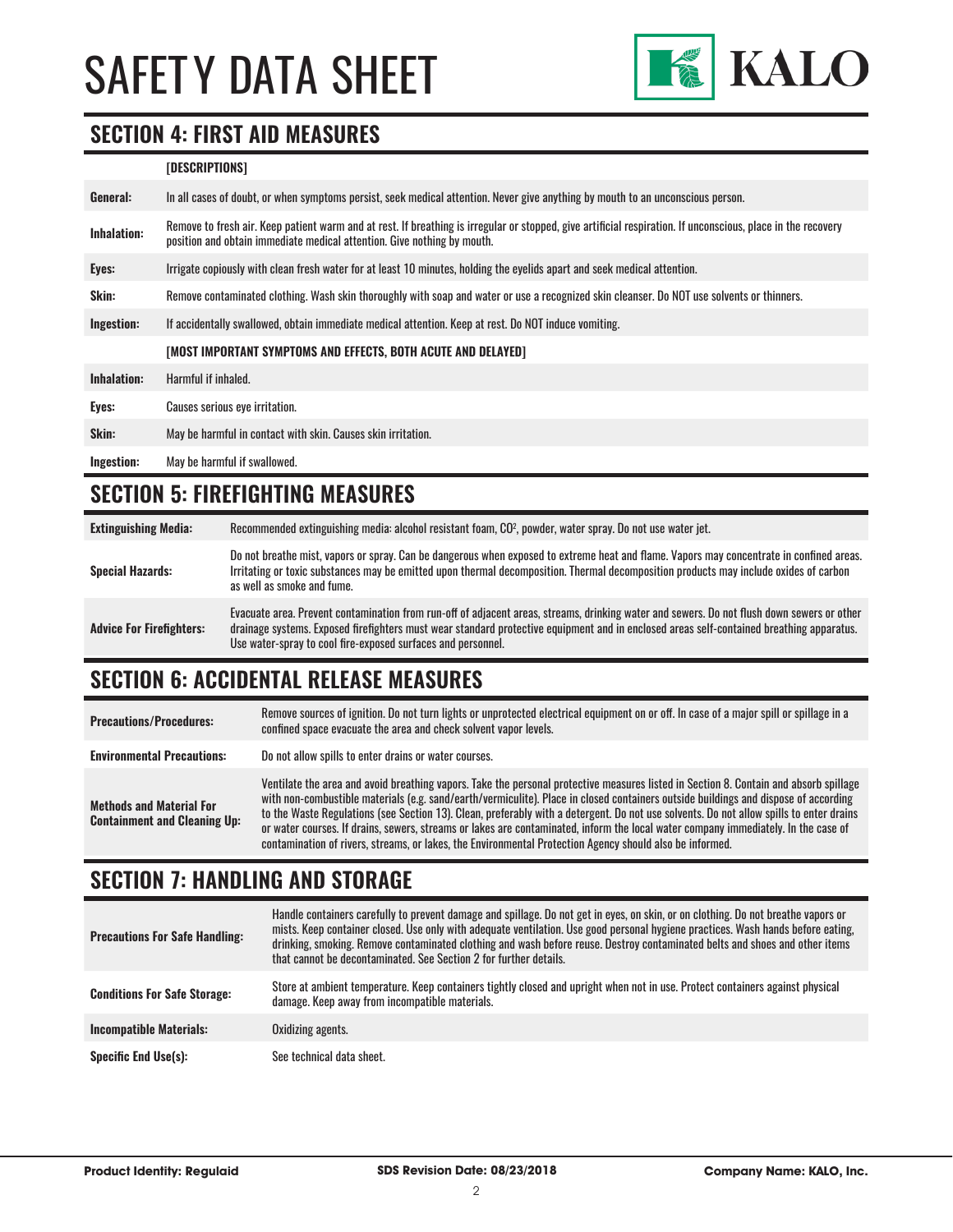

### **SECTION 8: EXPOSURE CONTROLS/PERSONAL PROTECTION**

| <b>Exposure Data:</b>        | This product contains the following ingredient (at greater than 0.1%) with established limits for exposure under OSHA, ACGIH and/or NIOSH.                                                                                                                                                                                             |                  |               |                                              |
|------------------------------|----------------------------------------------------------------------------------------------------------------------------------------------------------------------------------------------------------------------------------------------------------------------------------------------------------------------------------------|------------------|---------------|----------------------------------------------|
|                              | <b>CAS No.</b>                                                                                                                                                                                                                                                                                                                         | Ingredient       | <b>Source</b> | Value                                        |
|                              |                                                                                                                                                                                                                                                                                                                                        |                  | <b>OSHA</b>   | TWA: $50$ ppm (240mg/m <sup>3</sup> ) [skin] |
|                              | 0000111-76-2                                                                                                                                                                                                                                                                                                                           | 2-Butoxy-ethanol | ACGIH         | TWA: 20 ppm (revised 2003)                   |
|                              |                                                                                                                                                                                                                                                                                                                                        |                  | NIOSH         | TWA: $5$ ppm $(24mg/m3)$ [skin]              |
| <b>Carcinogen Data:</b>      | This product contains no ingredients (at greater than 0.1%) that are suspected of being or known to be a carcinogen under OSHA, NTP or<br>IARC.                                                                                                                                                                                        |                  |               |                                              |
|                              | [PERSONAL PROTECTIVE EQUIPMENT]                                                                                                                                                                                                                                                                                                        |                  |               |                                              |
| <b>Respiratory:</b>          | If workers are exposed to concentrations above the exposure limit, they must use the appropriate certified respirators.                                                                                                                                                                                                                |                  |               |                                              |
| Eyes:                        | Wear safety eyewear (e.g. safety spectacles/goggles/visors) to protect against the splash of liquids.                                                                                                                                                                                                                                  |                  |               |                                              |
| Skin:                        | Overalls, which cover the body, arms, and legs, should be worn. Skin should not be exposed. All parts of the body should be washed after<br>contact.                                                                                                                                                                                   |                  |               |                                              |
| <b>Engineering Controls:</b> | Provide adequate ventilation. Where reasonably practicable, this should be achieved by the use of local exhaust ventilation and good general<br>extraction. If these are not sufficient to maintain concentrations of particulates, and any vapor below occupational exposure limits, suitable<br>respiratory protection must be worn. |                  |               |                                              |
| <b>Other Work Practices:</b> | See technical data sheet.                                                                                                                                                                                                                                                                                                              |                  |               |                                              |

# **SECTION 9: PHYSICAL AND CHEMICAL PROPERTIES**

| Appearance:                                       | <b>Clear Colorless Liquid</b>                                 |
|---------------------------------------------------|---------------------------------------------------------------|
| Odor:                                             | <b>Mild Solvent</b>                                           |
| <b>Odor Threshold:</b>                            | Not Measured                                                  |
| pH:                                               | $6.0 - 7.0$                                                   |
| <b>Specific Gravity:</b>                          | $0.94 - 1.04$                                                 |
| <b>Flashpoint:</b>                                | $>141$ <sup>o</sup> F / $>60$ <sup>o</sup> C (Tag Closed Cup) |
| <b>Solubility in Water:</b>                       | Soluble                                                       |
| Viscosity (cSt):                                  | Not Measured                                                  |
| $VOC\%$ :                                         | <b>Not Measured</b>                                           |
| <b>Vapor Pressure (Pa):</b>                       | <b>Not Measured</b>                                           |
| <b>Vapor Density:</b>                             | <b>Not Measured</b>                                           |
| <b>Melting/Freezing Points:</b>                   | <b>Not Measured</b>                                           |
| Initial Boiling Point/Range (°F/°C):              | No Established Limit                                          |
| <b>Flammability (Solid, Gas):</b>                 | Not Applicable                                                |
| <b>Upper Flammability/Explosive Limits:</b>       | <b>Not Measured</b>                                           |
| Lower Flammability/Explosive Limits:              | <b>Not Measured</b>                                           |
| <b>Decomposition Temperature:</b>                 | <b>Not Measured</b>                                           |
| <b>Auto-Ignition Temperature:</b>                 | <b>Not Measured</b>                                           |
| Partition Co-Efficient n-octanol/water (Log Kow): | Not Measured                                                  |
| <b>Evaporation Rate (Ether=1):</b>                | <b>Not Measured</b>                                           |
| Other:                                            | No other relevant information.                                |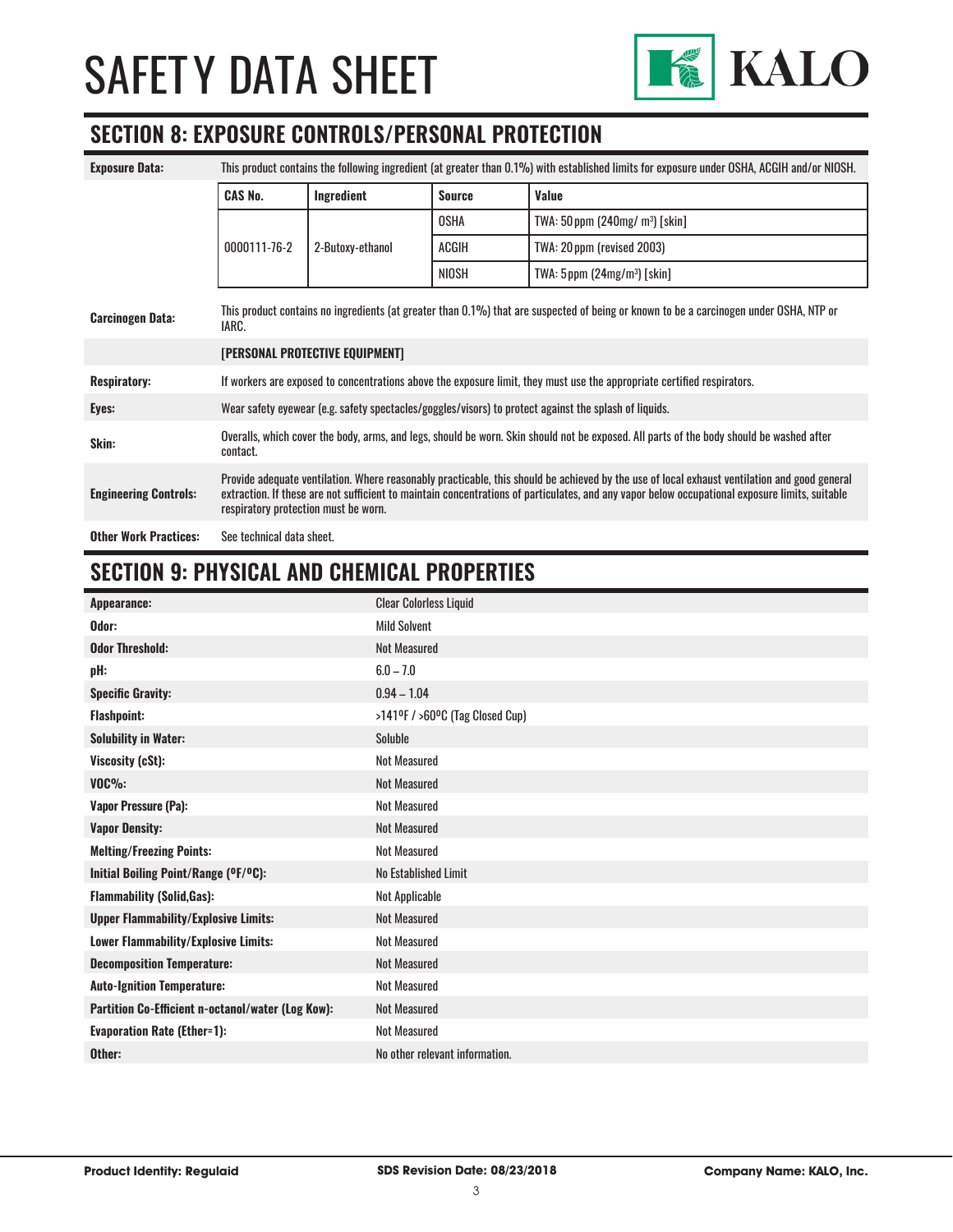

# **SECTION 10: STABILITY AND REACTIVITY**

| <b>Reactivity:</b>                       | No dangerous reactions under normal storage and handling conditions.              |
|------------------------------------------|-----------------------------------------------------------------------------------|
| <b>Chemical Stability:</b>               | Stable under normal ambient and anticipated conditions of use.                    |
| <b>Hazardous Reactions:</b>              | No hazardous reactions under normal storage and handling conditions.              |
| <b>Conditions To Avoid:</b>              | Extreme heat, open flame, sparks and other sources of ignition.                   |
| <b>Incompatible Materials:</b>           | Oxidizing agents.                                                                 |
| <b>Hazardous Decomposition Products:</b> | No hazardous decomposition products under normal storage and handling conditions. |

# **SECTION 11: TOXICOLOGICAL INFORMATION**

|                                                                   | [ACUTE TOXICITY ESTIMATE]                                 |                            |
|-------------------------------------------------------------------|-----------------------------------------------------------|----------------------------|
| Ingredients:                                                      | Proprietary Blend of Surfactants, Base Oil and Fatty Acid |                            |
| Oral LD50mg/kg:                                                   | >2,500.00/Category: 5                                     |                            |
| Skin LD50mg/kg:                                                   | >2,500.00/Category: 5                                     |                            |
| Inhalation Vapor LC50mg/L/4hr:                                    | 11.00/Category: 4                                         |                            |
| Inhalation Dust/Mist LC50mg/L/4hr:                                | No Data Available                                         |                            |
| <b>ITEM</b>                                                       | <b>HAZARD</b>                                             | <b>CATEGORY</b>            |
| <b>Acute Toxicity (mouth):</b>                                    | May be harmful if swallowed.                              | 5                          |
| <b>Acute Toxicity (skin):</b>                                     | May be harmful in contact with skin.                      | 5                          |
| <b>Acute Toxicity (inhalation):</b>                               | <b>Harmful if inhaled.</b>                                | 4                          |
|                                                                   |                                                           |                            |
| <b>Skin Corrosion/Irritation:</b>                                 | <b>Causes skin irritation.</b>                            | $\overline{2}$             |
| <b>Eye Damage/Irritation:</b>                                     | <b>Causes serious eye irritation.</b>                     | $\mathbf 2$                |
| <b>Sensitization (respiratory):</b>                               | <b>Not Applicable</b>                                     | $-$                        |
| Sensitization (skin):                                             | <b>Not Applicable</b>                                     | $\overline{\phantom{a}}$ . |
| <b>Germ Toxicity:</b>                                             | <b>Not Applicable</b>                                     | $\overline{\phantom{a}}$   |
| <b>Carcinogenicity:</b>                                           | Not Applicable                                            | $\overline{\phantom{a}}$   |
| <b>Reproductive Toxicity:</b>                                     | <b>Not Applicable</b>                                     | $-$                        |
| <b>Specific Target Organ Systemic Toxicity-Single Exposure:</b>   | Not Applicable                                            | $\overline{\phantom{a}}$ . |
| <b>Specific Target Organ Systemic Toxicity-Repeated Exposure:</b> | <b>Not Applicable</b>                                     | $\qquad \qquad -$          |

### **SECTION 12: ECOLOGICAL INFORMATION**

| <b>Toxicity:</b>                       | No additional information provided for this product.                 |
|----------------------------------------|----------------------------------------------------------------------|
| <b>Aquatic Ecotoxocity:</b>            | This product is not expected to be toxic to the aquatic environment. |
| <b>Persistence and Degradability:</b>  | There is no data available on the preparation itself.                |
| <b>Bioaccumulative Potential:</b>      | Not measured.                                                        |
| <b>Mobility In Soil:</b>               | No data available.                                                   |
| <b>Results of PBT and vPvB Assess:</b> | This product contains no PBT/vPvB chemicals.                         |
| <b>Other Adverse Effects:</b>          | No data available.                                                   |